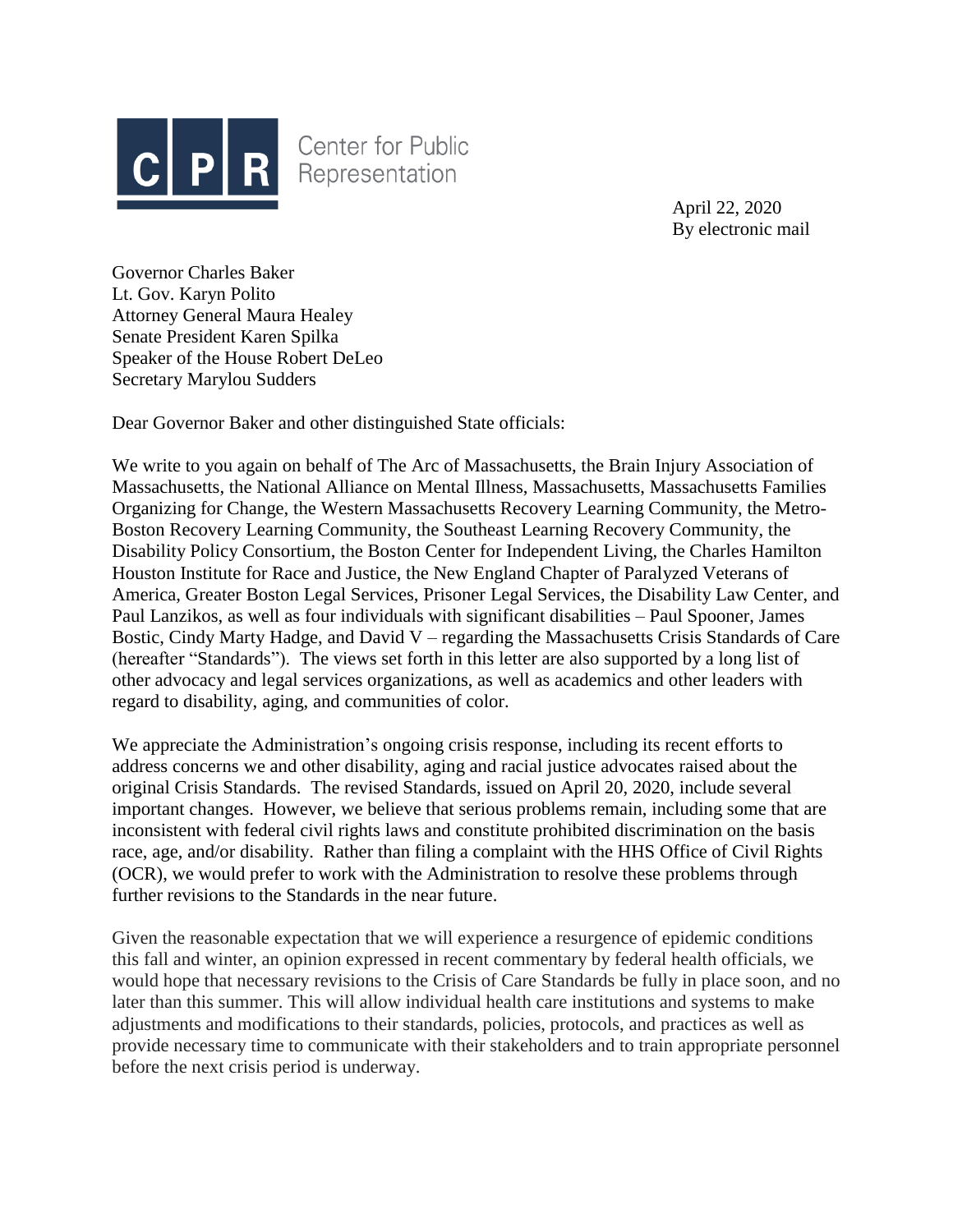First, we support the following the changes made in the revised Standards:

- the removal of certain criteria that penalize individuals with underlying co-morbid conditions believed to impact their long-term prognosis;
- explicit references to the need to guard against disproportionate impacts on disadvantaged populations, including by unconscious bias, in triage decisionmaking;
- instructions that baseline levels of impairment prior to an acute care episode not increase SOFA scores meant to assess short-term survivability with treatment;
- statements on the importance of making conservative judgments regarding prognosis, based on individualized assessments, and the most expert clinical judgment available, and not the mere existence of certain underlying conditions;
- directives to provide reasonable accommodations to triage protocols, and in the communication of treatment and triage decisions to patients and families;
- clarification that a patient presenting at the hospital with personal medical equipment such as a ventilator will not have that equipment confiscated or used for any other patient; and
- the collection and reporting of data to DPH.

Based on the changes made to date, we believe it is possible to work together to resolve the remaining problems in the Standards, and to eliminate any risk of unintended discrimination. Assuming nothing significant changes in the pace or locations of infections and deaths from COVID–19 in the Commonwealth, such discussions would hopefully obviate the need for a formal complaint to OCR. To that end, this letter lays out the rationale for additional revisions, and suggests a process and timetable for further dialogue and revisions.

## **1) Eliminate predictions of five year prognosis**

As we noted in our earlier correspondence, attempts to predict intermediate and long-term prognosis can lead to erroneous, inconsistent, and subjective decision-making in violation of federal anti-discrimination laws. Accurate predictions of life expectancy of less than 5 years are extremely difficult, even under normal circumstances. In the context of expedited emergency triage decision-making, it is near impossible. There is little evidence in the medical literature and professional research to support the reliability of such predictions. Moreover, a number of doctors with whom we have conferred expressed their rejection of the reliability of such projections and their concern about the associated risk of implicit bias toward, and discriminatory impact on, people with disabilities, older persons, and individuals from communities of color who are more likely to have underlying, co-morbid conditions.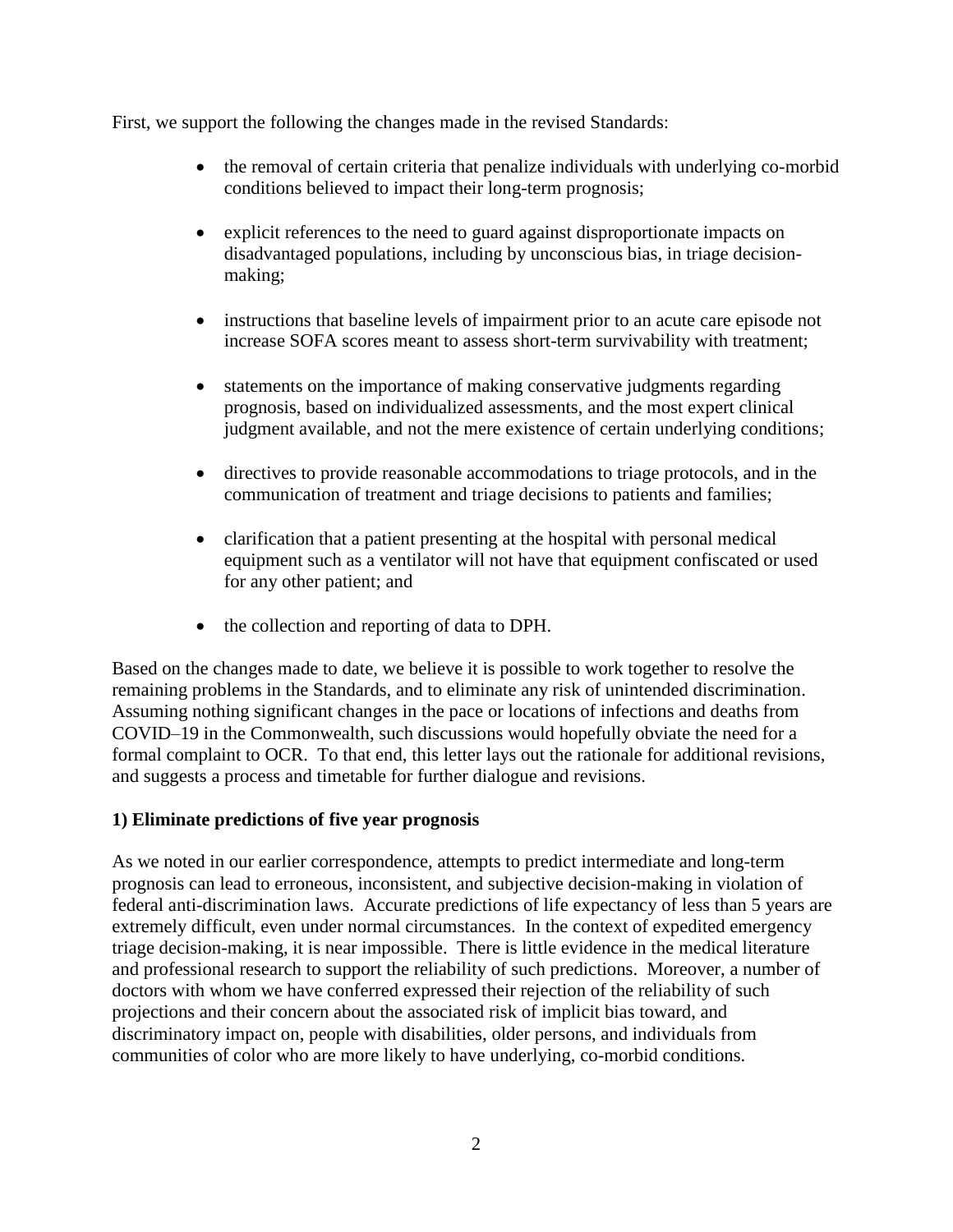Moreover, as noted by many other advocates, organizations, and legislators who objected to the initial version of the Standards, the underlying conditions which are used to make these predictions penalize persons with disabilities and individuals from communities of color for preexisting conditions and related healthcare disparities. This approach is inconsistent with the admonitions in the revised Standards to not consider co-morbid conditions.

Triage decisions are inevitably made with limited medical information, and limited time to seek expert clinical judgments. These challenges are exacerbated by a lack of objective methods for assessing five year prognosis.<sup>1</sup> As a result, predictions made in this context will be largely based on subjective – or at least not well informed – assumptions about the individual, their age, diagnoses or underlying medical conditions. Retaining this criterion in the Standards will increase the likelihood that individuals with disabilities, older adults, and people of color with serious underlying conditions will be denied lifesaving care based on their disabilities and discriminatory assumptions about their overall life expectancy. This is precisely the outcome OCR has prohibited in its March 28, 2020 Bulletin.<sup>2</sup>

By maintaining a penalty for individuals based on the allegedly "near term" prognosis of five years, the revised Standards continue to reinforce inequities in access to health care, and risk importing unconscious bias into the triage process. Similarly, attempts to predict even "near term" prognosis will lead to inconsistent and subjective decision-making, higher rates of clinical error, and discriminatory allocation of care.

Finally, five years of life is not inconsequential or insignificant. To affected individuals, and those who love them, this may be time to see children or grandchildren grow and graduate from school, to complete one's life work, to care for family and friends, to enrich the lives of others, and to continue to contribute to society. For these reasons alone, penalizing individuals with life expectancies of less than 5 years is disrespectful and discriminatory.

Therefore, we recommend the Standards eliminate any consideration of intermediate term prognosis (5 year life expectancy), and limit any consideration of individual patient longevity to medical conditions that are highly likely to result in death in less than one year. Massachusetts should adopt the portion of the New York State triage model<sup>3</sup> which assesses "the short-term" likelihood of survival of the acute medical episode," and not whether a patient may survive another illness or disease years after the pandemic. Under this approach, every patient is treated in accordance with a consistent standard of care, and triage decision-makers are not asked to

 $\overline{\phantom{a}}$ 

<sup>&</sup>lt;sup>1</sup> The Standards acknowledge that in some cases there will not be "valid prognostic data" available to determine whether or to what extent an underlying condition significantly limits "near-term" prognosis. Although triage officers are expressly cautioned not to assign points when prognosis is uncertain, no further guidance is provided, making it highly likely that underlying conditions will be considered and result in negative de-prioritization. Nor do the Standards offer an objective, reliable, or consistent predictive method.

<sup>&</sup>lt;sup>2</sup> See, [https://www.hhs.gov/sites/default/files/ocr-bulletin-3-28-20.pdf.](https://www.hhs.gov/sites/default/files/ocr-bulletin-3-28-20.pdf)

<sup>&</sup>lt;sup>3</sup> New York State Department of Health, "Ventilator Allocation Guidelines," by the New York Taskforce on Life and the Law, November 2015, 34, available at

[https://www.health.ny.gov/regulations/task\\_force/reports\\_publications/docs/ventilator\\_guidelines.pdf.](https://www.health.ny.gov/regulations/task_force/reports_publications/docs/ventilator_guidelines.pdf)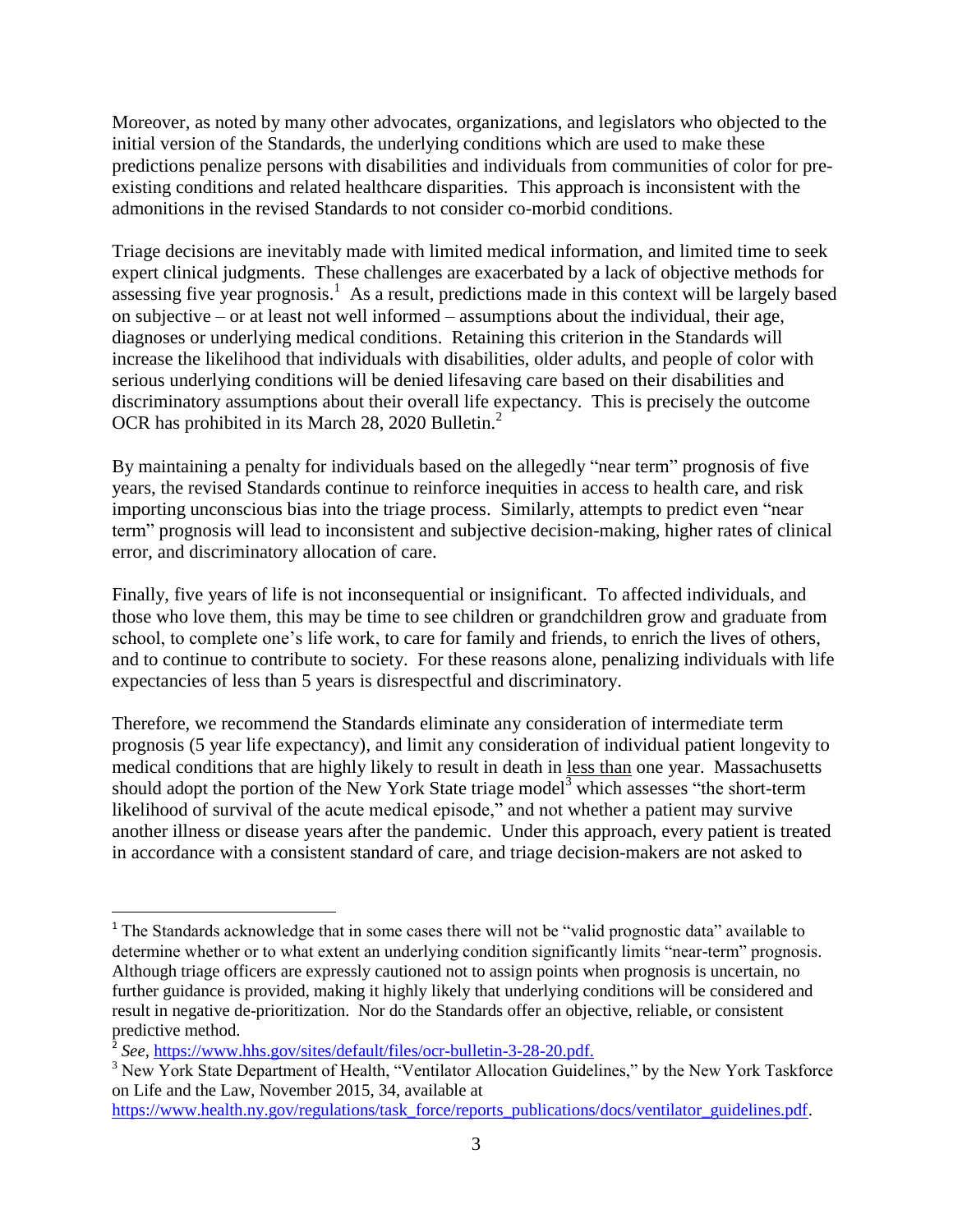make predictions based on insufficient information, or subjective assumptions about survival in the years following treatment.

Of course, predictions, when they do occur, must be made with caution, as part of an individualized assessment. If there is not objective medical evidence supporting the high likelihood of death in less than one year, no points should be added to the individual's triage score.

## **2) Eliminate provisions that discriminate on the basis of age**

The revised Standards continue to include the stated goal of saving "life years," and explicitly invoke age as a basis for the allocation of scare medical resources if two individuals have the same SOFA scores. This "tie-breaker" provision violates the Affordable Care Act's antidiscrimination provisions, as well as the Age Discrimination Act of 1975, which establishes that "no person ... shall, on the basis of age, be excluded from participation in, be denied the benefits of, or be subjected to discrimination under, any program or activity receiving Federal financial assistance." 42 U.S.C. § 6102; 34 C.F.R. § 110.10(a).

The American College of Physicians has rejected the use of "number of life years," instead recommending that hospitals make resource allocation decisions

based on patient need, prognosis (determined by objective scientific measures and informed clinical judgment) and effectiveness (i.e., the likelihood that the therapy will help the patient recover). Allocation of treatments must maximize the number of patients who will recover, not the number of "life-years," which is inherently biased against the elderly and the disabled.<sup>4</sup>

The continued focus on "life years" also jeopardizes individuals with disabilities and people of color such as those in African American<sup>5</sup> and Native American<sup>6</sup> communities who experience lower life expectancies due to well-documented social disparities and systemic health inequities.

Patients who were born and grew up in poverty are also more likely, through no fault of their own, to have life-limiting medical problems due to lack of access to basic health care, environmental hazards, crime, hazardous work or unemployment, and many other factors. Moreover, these disadvantaged patients are more likely to come from racial or ethnic groups that are victims of other forms of wrongful discrimination, or to have disabilities that have subjected them to discrimination in access to health care. The life-years approach to allocating care cannot easily accommodate such considerations, and instead exacerbates these inequities.

 $\overline{a}$ <sup>4</sup> Available at [https://www.acponline.org/acp-newsroom/internists-say-prioritization-allocation-of](https://www.acponline.org/acp-newsroom/internists-say-prioritization-allocation-of-resources-must-not-result-in-discrimination)[resources-must-not-result-in-discrimination.](https://www.acponline.org/acp-newsroom/internists-say-prioritization-allocation-of-resources-must-not-result-in-discrimination)

<sup>5</sup> *See,* [Allan S. Noonan, et al., Improving the Health of African Americans in the USA: An Overdue](file:///C:/Users/Bob.CPR/Downloads/See,%20Allan%20S.%20Noonan,%20et%20al.,%20Improving%20the%20Health%20of%20African%20Americans%20in%20the%20USA:%20An%20Overdue%20Opportunity%20to%20for%20Social%20Justice,%2037%20Oub.%20Health%20Rev.%2012%20(2016)%20available%20at%20https:/www.ncbi.nlm.nih.gov/pmc/articles/PMC5810013/)  [Opportunity to for Social Justice, 37 Oub. Health Rev. 12 \(2016\) available at](file:///C:/Users/Bob.CPR/Downloads/See,%20Allan%20S.%20Noonan,%20et%20al.,%20Improving%20the%20Health%20of%20African%20Americans%20in%20the%20USA:%20An%20Overdue%20Opportunity%20to%20for%20Social%20Justice,%2037%20Oub.%20Health%20Rev.%2012%20(2016)%20available%20at%20https:/www.ncbi.nlm.nih.gov/pmc/articles/PMC5810013/) [https://www.ncbi.nlm.nih.gov/pmc/articles/PMC5810013/.](file:///C:/Users/Bob.CPR/Downloads/See,%20Allan%20S.%20Noonan,%20et%20al.,%20Improving%20the%20Health%20of%20African%20Americans%20in%20the%20USA:%20An%20Overdue%20Opportunity%20to%20for%20Social%20Justice,%2037%20Oub.%20Health%20Rev.%2012%20(2016)%20available%20at%20https:/www.ncbi.nlm.nih.gov/pmc/articles/PMC5810013/)

<sup>&</sup>lt;sup>6</sup> Indian Health Service, Fact Sheet: Disparities, at [https://www.ihs.gov/newsroom/factsheets/disparities/.](https://www.ihs.gov/newsroom/factsheets/disparities/)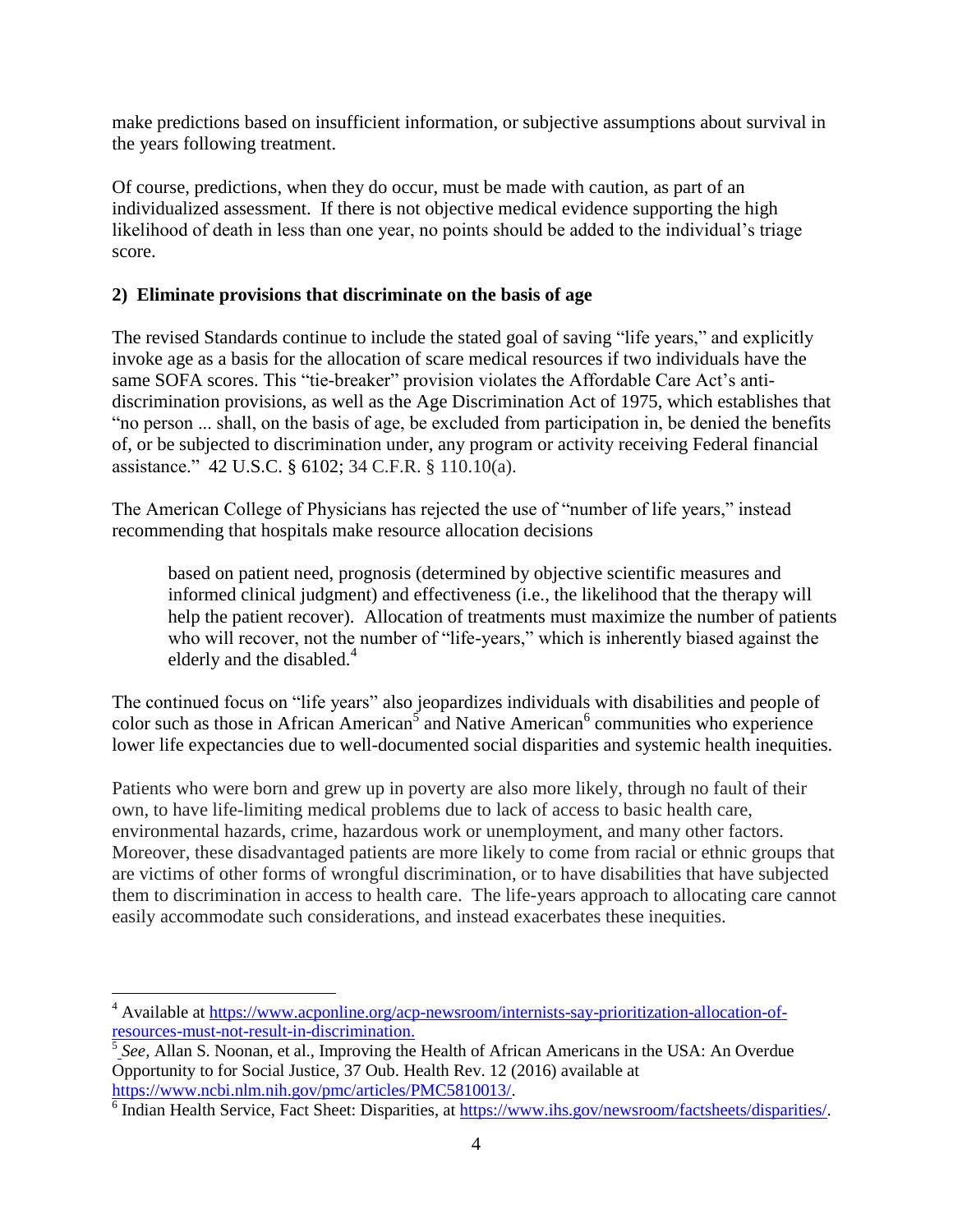Therefore, we recommend the elimination of this tie-breaker provision, and the inclusion of older adults among the group of individuals for whom hospitals are instructed to guard against social inequities and disproportionate negative impacts.

# **3) Clarify affirmative obligations to make reasonable accommodations to visitor policies**

The revised Standards acknowledge that patients with disabilities may require specific accommodations in communicating their needs and preferences regarding treatment, including access to interpreters and specialized assistive technology. In many instances, this communication can only be effectively facilitated through access to a specific individual known to, and selected by, the person receiving care. If a patient with a disability requires an accommodation that involves the presence of a family member, personal care assistant or similar disability service provider, knowledgeable about the management of their care, or needs someone to physically or emotionally assist them during their hospitalization, this should be allowed with proper precautions taken to contain the spread of infection.<sup>7</sup>

Recently, the American Academy of Developmental Medicine and Dentistry (AADMD) recommended that hospitals "provide reasonable accommodations in their visitor policies for persons who need support from known and acknowledged support persons (family, community agency personnel, or other designated caregivers)."<sup>8</sup> Importantly, AADMD notes that without these accommodations, physicians may be deprived of critical health care information in the triage process, and patients can experience serious negative outcomes:

"No Visitors" policies may result in deleterious and sub-optimal clinical outcomes because vital bio-psycho-social information is not available to medical staff. Agency personnel and family caregivers who have this type of information can provide it stat when on site in the patient's room or floor. Such persons also may serve as the patient's medical proxy when legally eligible. Such designated support personnel are not passive "visitors," they can provide vital information that can impact clinical decisions and outcomes. Such information may include previous hospitalization information, preferences for therapeutics, sensory accommodations, fall prevention, swallowing and feeding techniques, positive behavioral tactics, and other personal care information not readily available from hospital intake notes. They may also provide communication support between the patient and hospital staff or implement specialized support strategies to aid the patient to comply with clinical treatments.

For these reasons, visitor restrictions should be specifically listed among the hospital policies and procedures where reasonable accommodations are required under the Americans with Disabilities Act and Section 504 of the Rehabilitation Act.

[https://opwdd.ny.gov/system/files/documents/2020/04/doh\\_covid19\\_hospitalvisitation\\_4.10.20.pdf.](https://opwdd.ny.gov/system/files/documents/2020/04/doh_covid19_hospitalvisitation_4.10.20.pdf)

 $\overline{a}$ 

<sup>&</sup>lt;sup>7</sup> See, e.g. New York Department of Health, Health Advisory: COVID-19 Updated Guidance for Hospital Operators Regarding Visitation, available at

<sup>&</sup>lt;sup>8</sup>This statement on the rationale for revised visitor policies for hospitalized patients with Intellectual and Developmental Disabilities (IDD) can be found at

[https://static1.squarespace.com/static/5cf7d27396d7760001307a44/t/5e9e1cbefc832d0a6866fed4/158742](https://static1.squarespace.com/static/5cf7d27396d7760001307a44/t/5e9e1cbefc832d0a6866fed4/1587420352080/Visitation-PolicyStatement.pdf) [0352080/Visitation-PolicyStatement.pdf.](https://static1.squarespace.com/static/5cf7d27396d7760001307a44/t/5e9e1cbefc832d0a6866fed4/1587420352080/Visitation-PolicyStatement.pdf)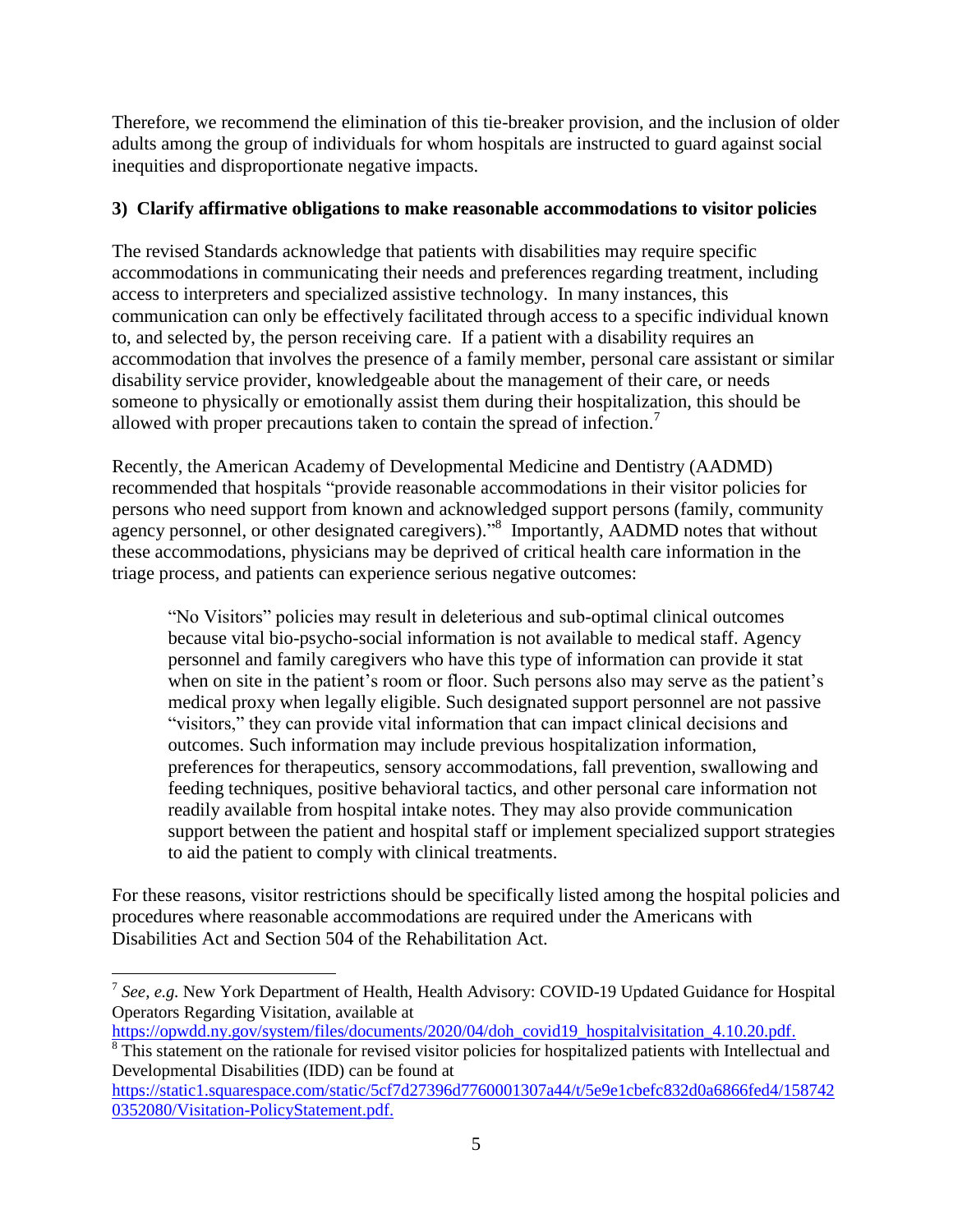Finally, accommodations in the provision of community supports may be necessary to allow the appropriate discharge of individuals with significant support needs post-hospitalization.

#### **4) Ensure an accessible, transparent and accountable triage process**

We support the revised Standards' requirement that facilities document triage decisions and appeals made during a period of crisis activation, including demographic information. We urge DPH to require the proactive reporting of this information in real time, rather than simply upon request.

It is also critical that this information be made public in a way that allows interested communities and organizations to evaluate the efficacy of the Standards throughout their period of application, the extent to which their application at the local level complies with federal law, and whether further guidance and oversight is needed to ensure Massachusetts residents do not experience disparate impacts or unconscious bias based on disability, age or race.

Finally, we continue to believe that each hospital's triage protocols and the appeal procedures must be shared with the Administration and posted publicly on both DPH's and the hospitals' websites for the benefit of individual patients and their health care agents/families.

### **Conclusion**

The organizations and individuals listed above believe that significant problems remain with the revised Standards, including reliance on triage criteria which violate federal law. Rather than seek the intervention of OCR at this time, we would prefer to work with the Administration to make additional revisions to the Standards. We request a meeting in the near future between representatives from our coalition and key state officials to address the above revisions. We hope that this dialogue would both resolve our concerns and avoid the need for a formal complaint. We would appreciate a commitment within the next ten days to schedule such a meeting.

As part of that dialogue, we would hope to formalize a process for further community input and ongoing monitoring of the Standards, understanding that even if the current surge does not overwhelm hospital capacity, there remains a real risk that future spikes in transmission could trigger the implementation of crisis standards of care.

Finally, we urge the Administration to publicly report any activation of crisis standards of care, and related data concerning the implementation of those standards, pursuant to the April 20, 2020 Order of the Department of Public Health, as part of the Department's ongoing commitment to monitor quality of service delivery and equitable implementation of the Standards.

We look forward to meeting with administration officials as we all mutually work to ensure what is best for the Commonwealth's residents.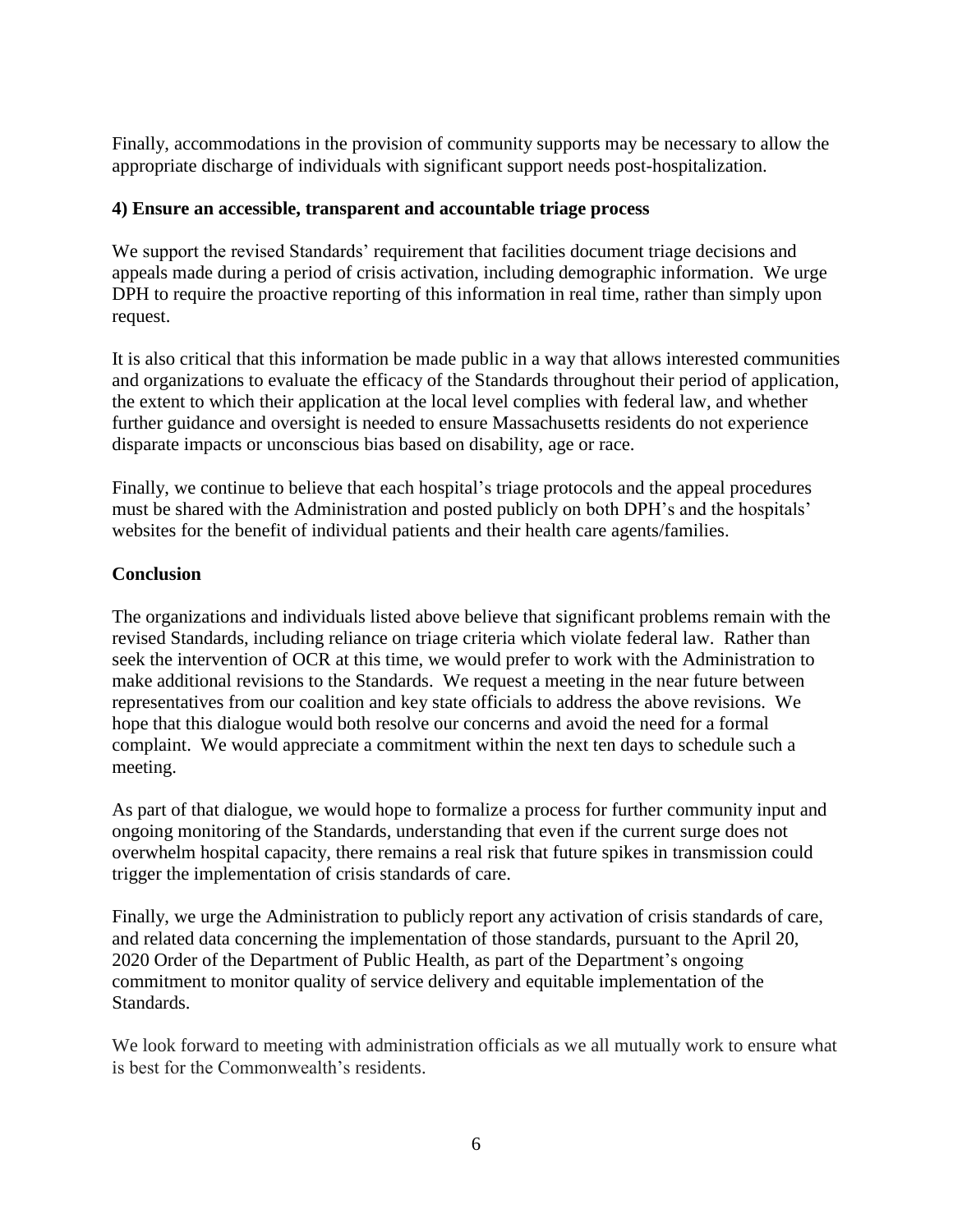Thank you for your attention and prompt response.

Sincerely,

Kathryn L. Rucker Cathy E. Costanzo Steven J. Schwartz Robert D. Fleischner Center for Public Representation 22 Green Street Northampton, MA 01060 413-586-6024 [krucker@cpr-ma.org](mailto:krucker@cpr-ma.org) [ccostanzo@cpr-ma.org](mailto:ccostanzo@cpr-ma.org) [sschwartz@cpr-ma.org](mailto:sschwartz@cpr-ma.org)

Linda Landry Rick Glassman Disability Law Center 11 Beacon Street, Suite 925 Boston, MA 02108 617-723-8455 [llandry@dlc-ma.org](mailto:llandry@dlc-ma.org) [rglassman@dlc-ma.org](mailto:rglassman@dlc-ma.org)

Daniel S. Manning Greater Boston Legal Services 197 Friend Street Boston, MA. 02114 [dmanning@gbls.org](mailto:dmanning@gbls.org)

Regan Bailey Denny Chan Gelila Selassie Justice In Aging 1101 I Street, NW, Suite 1100 Washington, DC 20036 202-683-1990 [rbailey@justiceinaging.org](mailto:rbailey@justiceinaging.org) [dchan@justiceinaging.org](mailto:dchan@justiceinaging.org) [gselassie@justiceinaging.org](mailto:gselassie@justiceinaging.org)

Justin J. Lowe Health Law Advocates One Federal Street, 5<sup>th</sup> Floor Boston, MA 02110 617-275-2981 [jlowe@hla-inc.org](mailto:jlowe@hla-inc.org)

Phillip Kassel Caitlin Parton Mental Health Legal Advisors Committee 24 School Street, Suite 804 Boston, MA 02108 617-338-2345 [pkassel@mhlac.org](mailto:pkassel@mhlac.org) [cparton@mhlac.org](mailto:cparton@mhlac.org)

Ruth A. Bourquin Jessica Lewis American Civil Liberties Union Foundation of Massachusetts, Inc. 211 Congress Street Boston, MA 02110 617-482-3170 [RBourquin@aclum.org](mailto:RBourquin@aclum.org) [JLewis@aclum.org](mailto:JLewis@aclum.org)

Mark Larsen Mental Health Litigation Division Committee for Public Counsel Services 44 Bromfield Street Boston, MA 02108 [mlarsen@publiccounsel.net](mailto:mlarsen@publiccounsel.net)

Ivan Espinoza-Madrigal Lawyers for Civil Rights 61 Batterymarch Street 5<sup>th</sup> Floor Boston, MA 02110 [iespinoza@lawyersforcivilrights.org](mailto:iespinoza@lawyersforcivilrights.org)